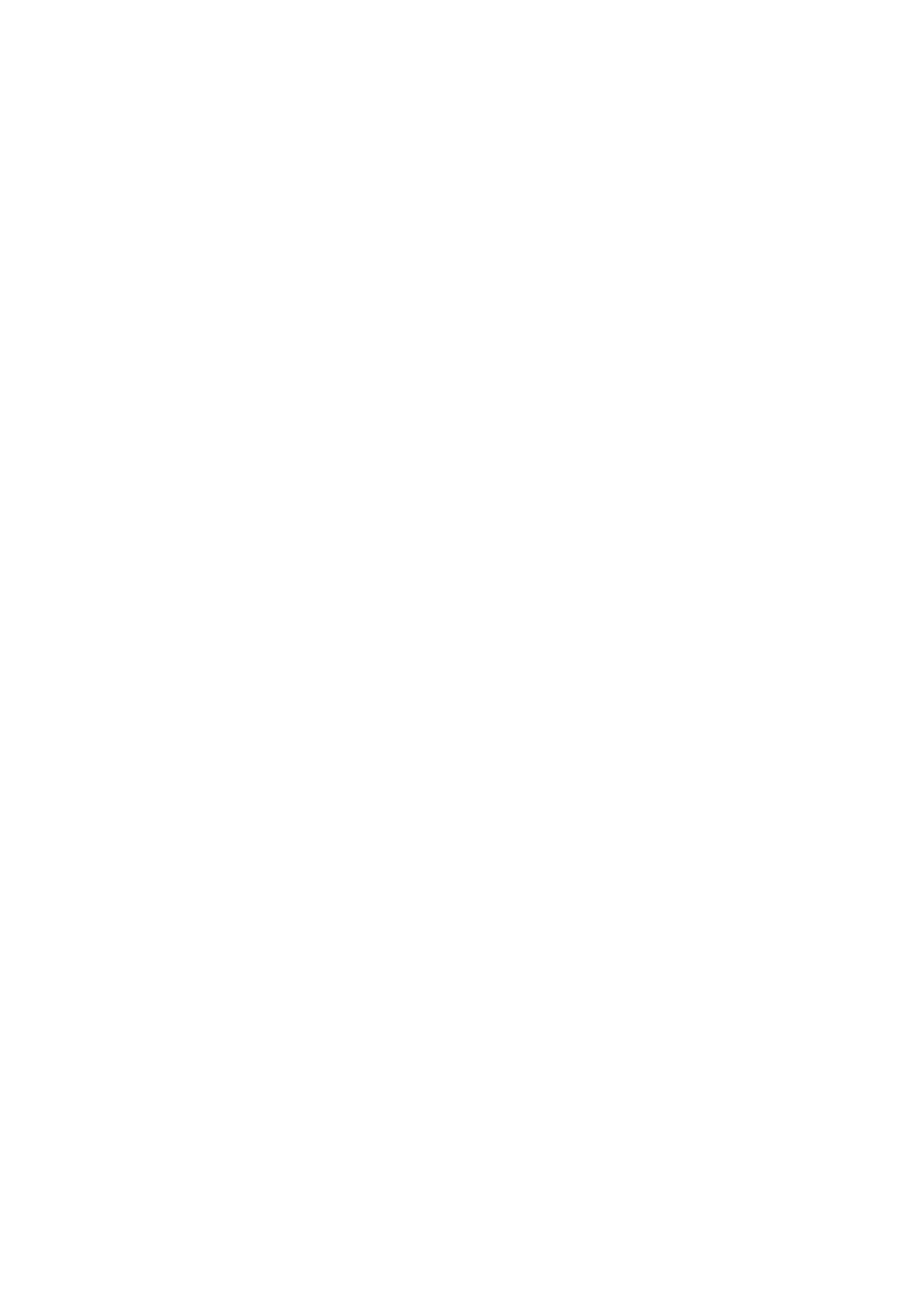#### **UNIVERSITY OF CAMBRIDGE ESOL EXAMINATIONS**

 **English for Speakers of Other Languages** 

**TEACHING KNOWLEDGE TEST 003** 

MODULE 3 **Version 07** 

Managing the teaching and learning process 1 hour 20 minutes

Additional materials: Answer sheets Soft clean eraser Soft pencil (type B or HB is recommended)

**TIME** 1 hour 20 minutes

#### **INSTRUCTIONS TO CANDIDATES**

Write your name, Centre number and candidate number in the spaces at the top of this page. Write these details on your answer sheet **if they are not already printed**.

Do not open this booklet until you are told to do so.

There are eighty questions in this paper.

Answer **all** questions.

Mark your answers **on the separate answer sheet**. Use a pencil.

You may write on the question paper, but you must mark your answers in pencil on the answer sheet. You will have no extra time for this, so you must finish in one hour and twenty minutes.

At the end of the test, hand in both the question paper and the answer sheet.

#### **INFORMATION FOR CANDIDATES**

Each question in this paper carries one mark.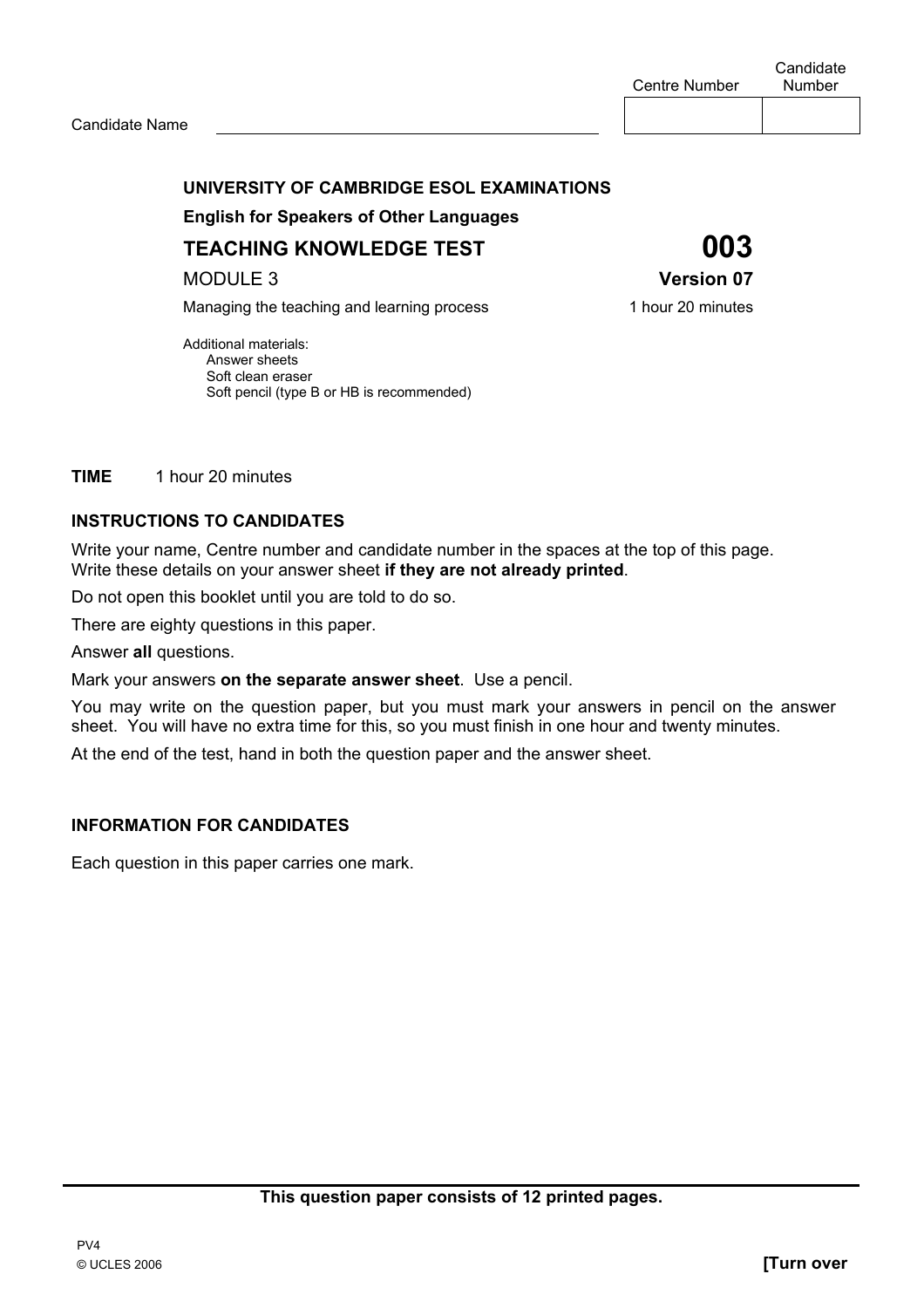For questions **1-8**, match the examples of teachers' classroom language with their purposes listed **A-I**.

Mark the correct letter (**A-I**) on your answer sheet.

There is one extra option which you do not need to use.

#### **Purposes**

| A | giving feedback                |
|---|--------------------------------|
| в | eliciting language             |
| C | organising a mingling activity |
| D | asking for clarification       |
| Е | drilling                       |
| F | setting up pairwork            |
| G | managing a jigsaw task         |
| н | dictating                      |
|   | concept checking               |

#### **Teachers' classroom language**

| 1                       | It's a person who checks your ticket on the train. Does anyone know the name of this job?                              |
|-------------------------|------------------------------------------------------------------------------------------------------------------------|
| 2 <sup>1</sup>          | Listen and repeat after me: I always eat eggs for breakfast.                                                           |
| $\mathbf{3}$            | Look at this sentence: I've just broken my computer. Did I break the computer a long time<br>ago, or a short time ago? |
| $\overline{\mathbf{4}}$ | Good, Marek. You used the new vocabulary very well.                                                                    |
| 5                       | This part of the class, read section A, and this part, read section B, and the rest of you,<br>read section C.         |
| 6                       | Listen and write what you hear: Last summer I went camping for the first time.                                         |
| $\overline{7}$          | Stand up and ask your questions to as many people as you can in five minutes.                                          |
| 8                       | Sorry Maria, I don't understand. Did you come to school by train or bus?                                               |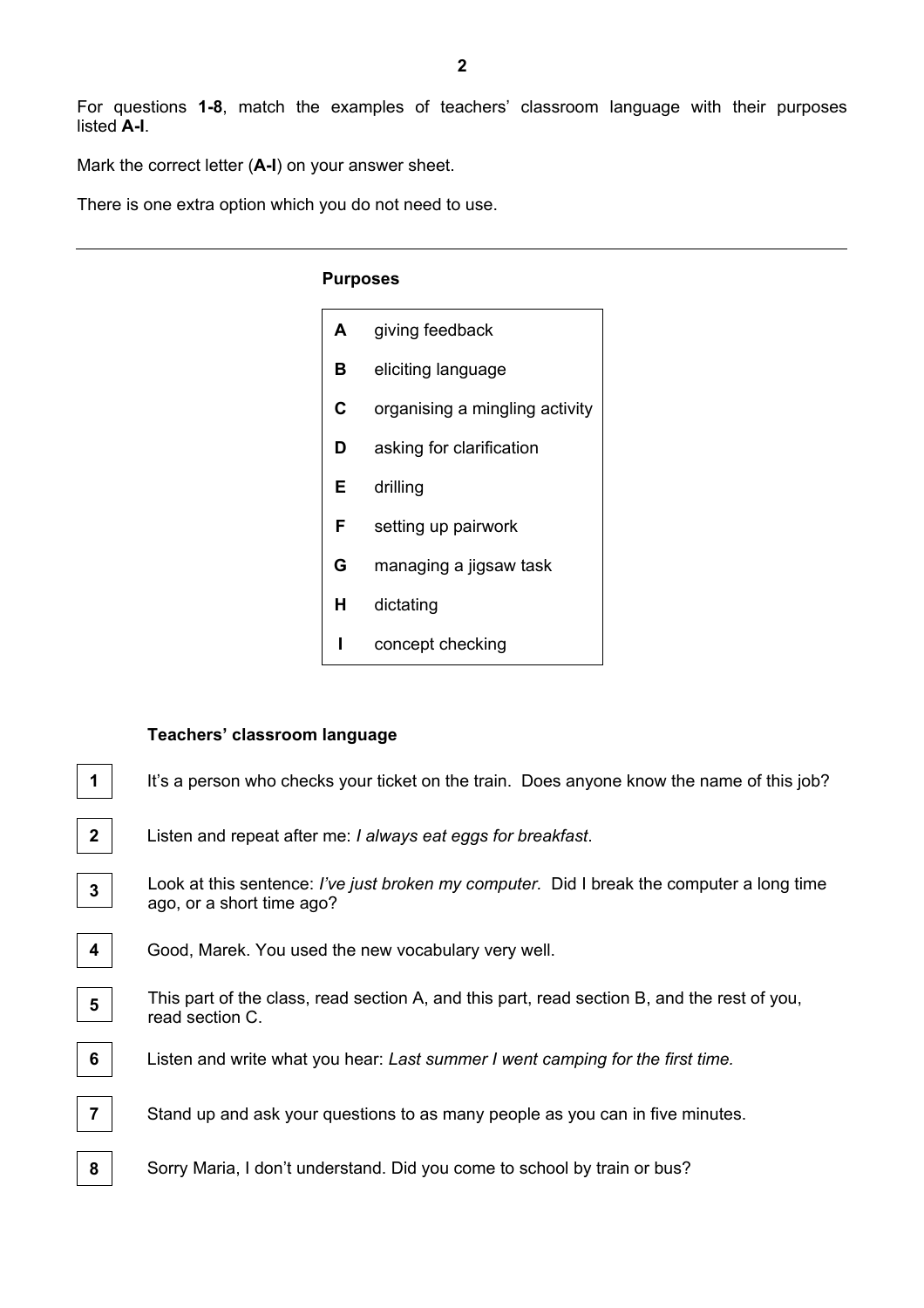For questions **9-16**, match the teacher's instructions to an elementary class with the teacher trainer's comments listed **A-I**.

Mark the correct letter (**A-I**) on your answer sheet.

There is one extra option which you do not need to use.

## **Teacher's instructions 9** Compare your answers with what the others have written down. Oh, first you should get into groups. **10** Today, we're going to learn some functional exponents – they're on the syllabus. **11** Can't you get it right, just for a change? Come on, you two! **12** Write the essay tonight and hand it in tomorrow, please. 13 Now we're going to move onto the role-play on page 7. Read the instructions and start when you're ready. OK, off you go! **14** Can anybody tell me the answer to number 1? **15** Right, could you all turn to page 72. Or is it 62? Wait a minute, I'll just look... It's 52. Sorry.

16 Sorry, no more time for questions. We need to move on. We've got a lot to get through this morning.

#### **Teacher trainer's comments**

- **A** I don't think you've allowed them enough time check that they don't have any other homework to do.
- **B** You need to think before you speak, and decide on the order you want the class to do things in.
- **C** Don't be in such a hurry to start new work it's more important for students to understand what they've done so far.
- **D** Check references in your lesson plan in advance, not while you're giving the instructions.
- **E** Try to avoid repeating yourself it doesn't necessarily make students understand instructions any better.
- **F** It's better to nominate a particular student, rather than asking the whole class, in order to give the weaker ones a chance.
- **G** Your students won't understand such technical language it would be better to paraphrase it.
- **H** You shouldn't really speak to students like that it sounds rude.
- **I** Always check students have understood your instructions. A demonstration of the activity is also a good idea.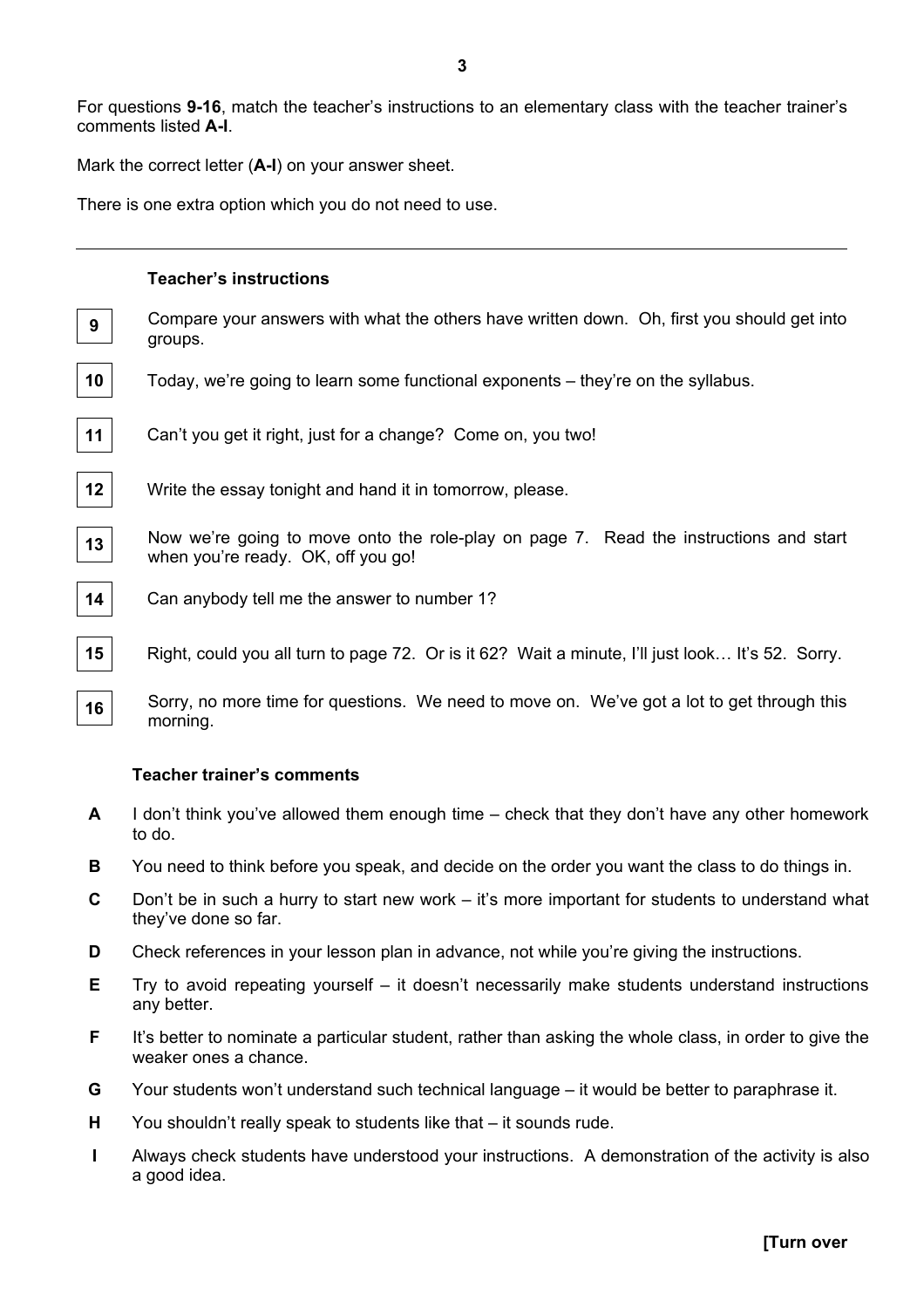For questions **17-23**, read the transcript in which the teacher asks a student to talk about a picture. Answer the questions about the student's use of language by choosing the correct option **A**, **B** or **C**.

Mark the correct letter (**A**, **B** or **C**) on your answer sheet.

- Teacher: Anna, here are your two pictures. They show people playing games. I'd like you to compare and contrast these pictures, and say how you feel about games like these.
- Anna: Well, they are both pictures of people playing games, as you said. In the first *line 4*  picture there are some old men playing cards at a table outside a café, I think. They look very ... how to say ... concentrated in, I mean, on what they are *line 6*  doing. Some of the men are not playing but just watching what the others are doing. The second picture shows some boys, some teenagers playing kind of *line 8*  ... games in a ... I think that you call it an amusement arcade. Actually they *line 9*  look as if they are enjoying themselves. I quite like playing these games too, but I don't like playing cards so much. I sometimes play with my grandmother, though. *line 12*

Teacher: Thank you, Anna.

Adapted from *First Certificate Gold: Exam Maximiser* by Acklam R. and Burgess S. Longman, 2000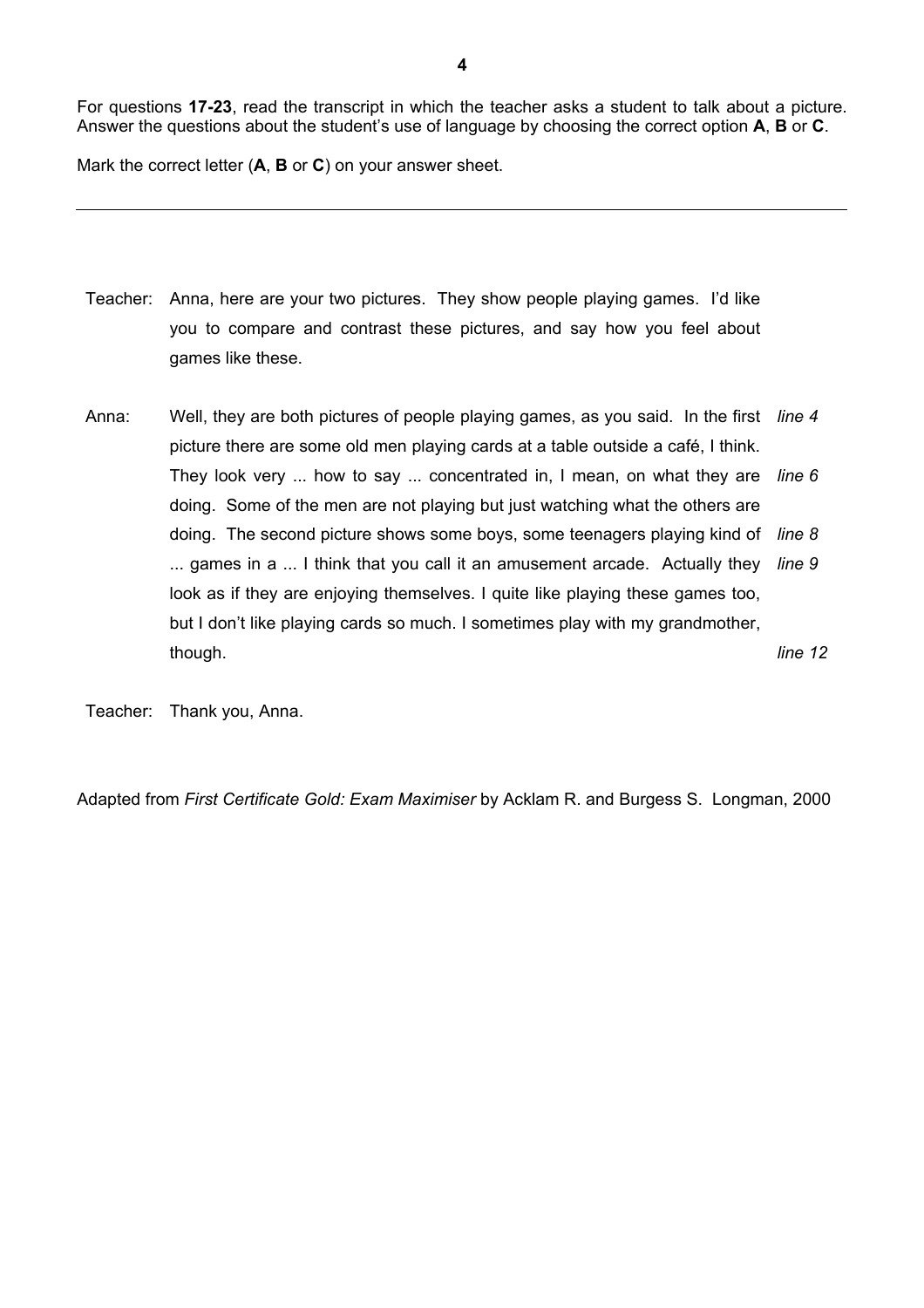

**17** Why does Anna say 'as you said' in line 4?

- **A** to remind the teacher of a previous topic
- **B** to show that it isn't her own idea
- **C** to give a reason for her next statement

**18** Anna says 'how to say' in line 6 because

- **A** she is describing the way the men are speaking.
- **B** she wants to give herself some time to think.
- **C** she doesn't know whether to continue her description.
- 

**19** Why does Anna say 'I mean' in line 6?

- **A** She is showing what the players intend to do.
- **B** She wants to emphasise her opinion.
- **C** She is correcting herself.

**20** Anna uses 'kind of' in line 8 because

- **A** she intends to say which type of game they are playing.
- **B** she is describing the teenagers themselves.
- **C** she is not sure what language to use.

**21** Why does Anna stop herself in line 9 and complete her sentence in a different way?

- **A** She has remembered the language she needs.
- **B** She realises that she has used the wrong structure.
- **C** She wants to start talking about a new idea.

**22** Anna uses 'Actually' in line 9 in order to

- **A** involve her listener more fully.
- **B** qive an objective opinion of the situation.
- **C** add a little more to the description.

**23** Anna uses 'though' in line 12 to show that this sentence

- **A** is in contrast to the one before.
- **B** refers to something she does regularly.
- **C** describes something very important to her.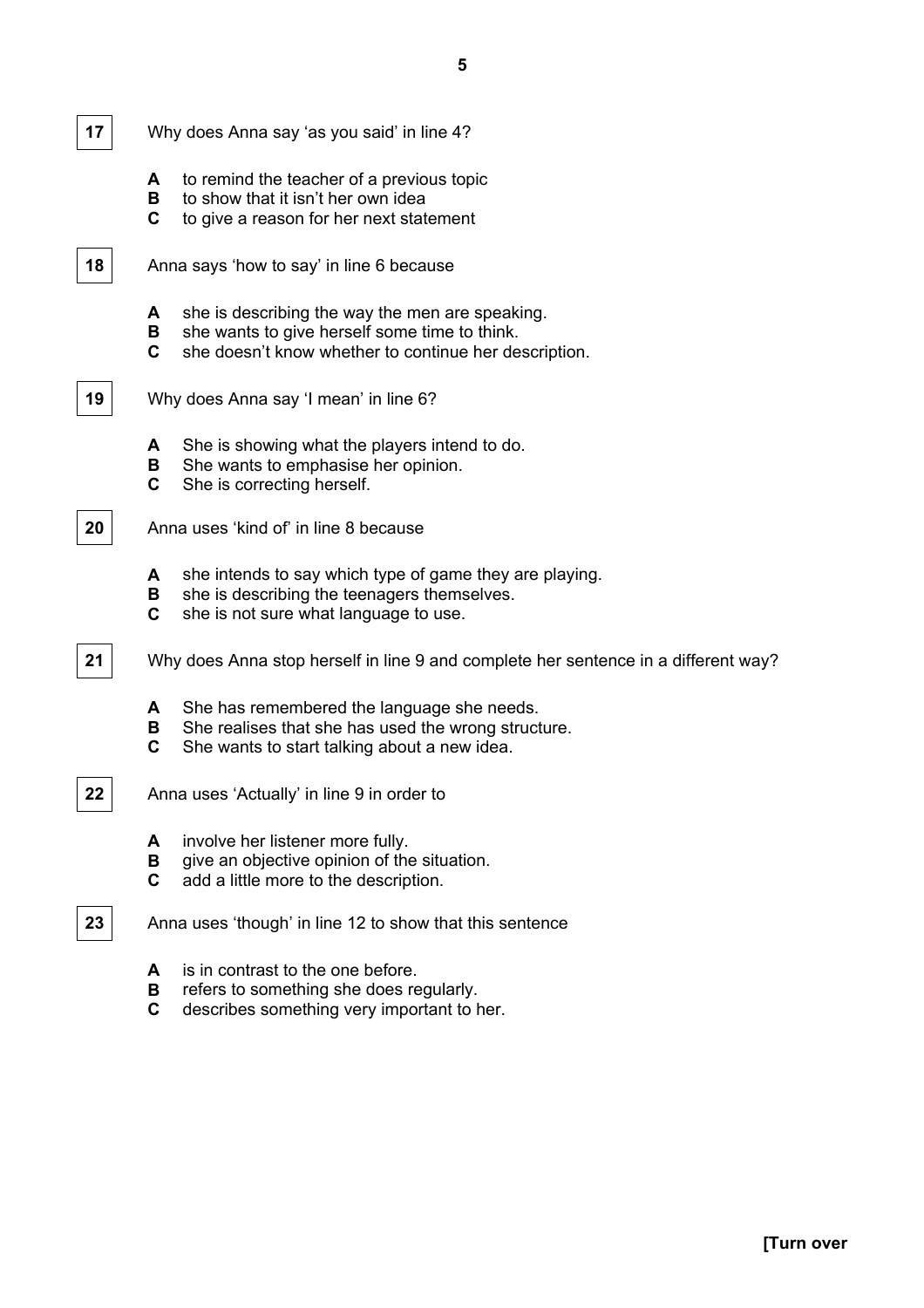For questions **24-30**, match the teacher's instructions with the activities that the class is doing listed **A-H**.

Mark the correct letter (**A-H**) on your answer sheet.

There is one extra option which you do not need to use.

|    | <b>Teacher's instructions</b>                                                                                         |
|----|-----------------------------------------------------------------------------------------------------------------------|
| 24 | Right, now everybody, please pass your paper to the person on your left. Then read and<br>reply to the message.       |
| 25 | The man gives lots of reasons why he is late. Write down three of them.                                               |
| 26 | OK, now you Paola. Tell us about your family – your parents and brothers and sisters.                                 |
| 27 | Don't forget to take your coursebook with you – the Useful Language section on reports is<br>very good.               |
| 28 | OK, now, all the Student Bs, listen very carefully, as you have to give detailed feedback on<br>your partner's story. |
| 29 | OK everybody, repeat after the tape.                                                                                  |
| 30 | Jacques, turn away from Brigitte so you can't see her text.                                                           |
|    | <b>Activities</b>                                                                                                     |
| A  | The teacher is doing a fluency activity with an advanced class.                                                       |
| в  | The teacher is giving a written homework task to an advanced class                                                    |
| C  | The teacher is doing a jigsaw-reading task with an intermediate class.                                                |
| D  | The teacher is doing a classroom writing activity with an intermediate class.                                         |
| Е  | The teacher is doing a word-building activity with an intermediate class.                                             |
| F  | The teacher is doing a listening comprehension task with an intermediate class.                                       |

- **G** The teacher is doing a fluency activity with a low-level class.
- **H** The teacher is doing a pronunciation activity with a low-level class.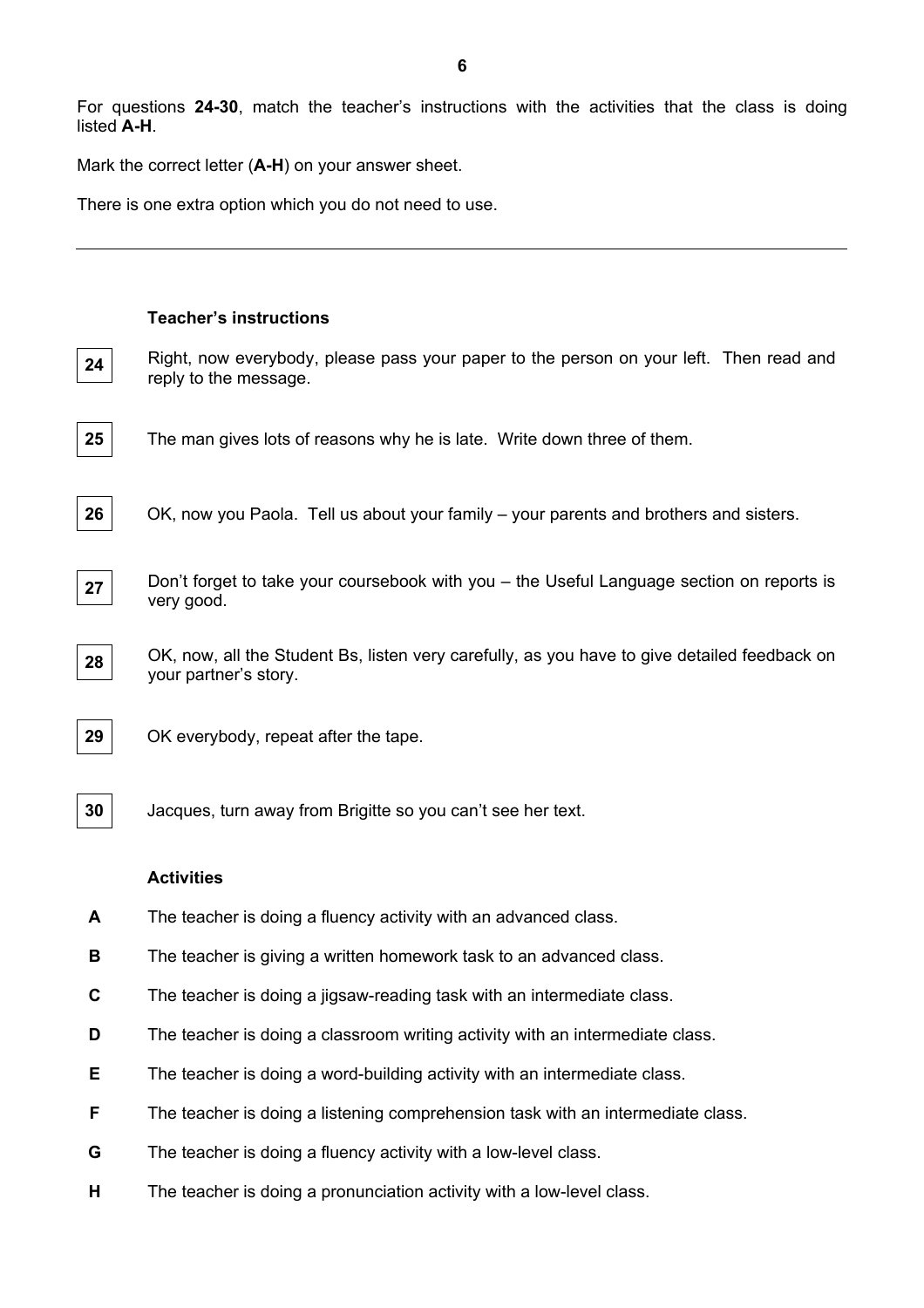For questions **31-40**, match the circled mistakes in the student composition with the types of mistake listed **A**, **B**, **C** or **D**.

Mark the correct letter (**A**, **B**, **C** or **D**) on your answer sheet.

You need to use some options more than once.

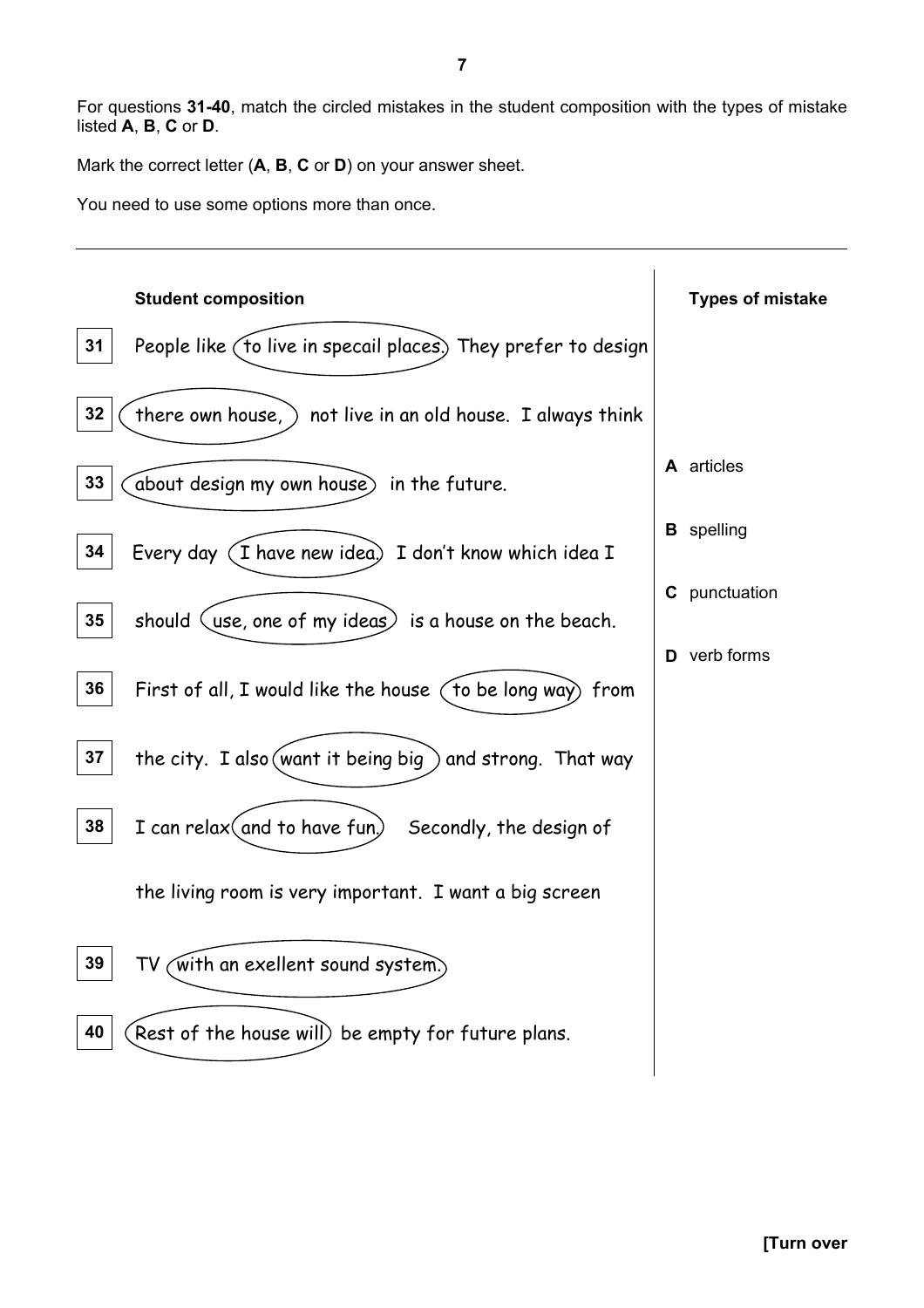For questions **41-46**, match the classroom management problems a teacher is experiencing while doing group project work with the solutions listed **A-G**.

Mark the correct letter (**A-G**) on your answer sheet.

There is one extra option which you do not need to use.

#### **Classroom management problems**

- **41** Weaker students are relying on stronger students and not participating.
- **42** Students are copying directly from the internet and books.
- **43** Some groups are not working quickly enough.
- **44** Some students are relying on the teacher to correct work as they are doing it.
- **45** Some groups are spending all their time on the content of their text and are not thinking about how it looks.
- **46** Some students appear uninterested in the subject of their project.

#### **Classroom management solutions**

- **A** Make sure that all students have a clear role within the group.
- **B** Remind students that marks will be given for paragraphing and layout.
- **C** Tell students that they are responsible for the process of checking and editing language.
- **D** Allow students to choose their own topic.
- **E** Teach students some useful exponents of classroom language.
- **F** Explain to students the importance of trying to use their own words in their writing.
- **G** Set time limits and deadlines for completing stages of the project.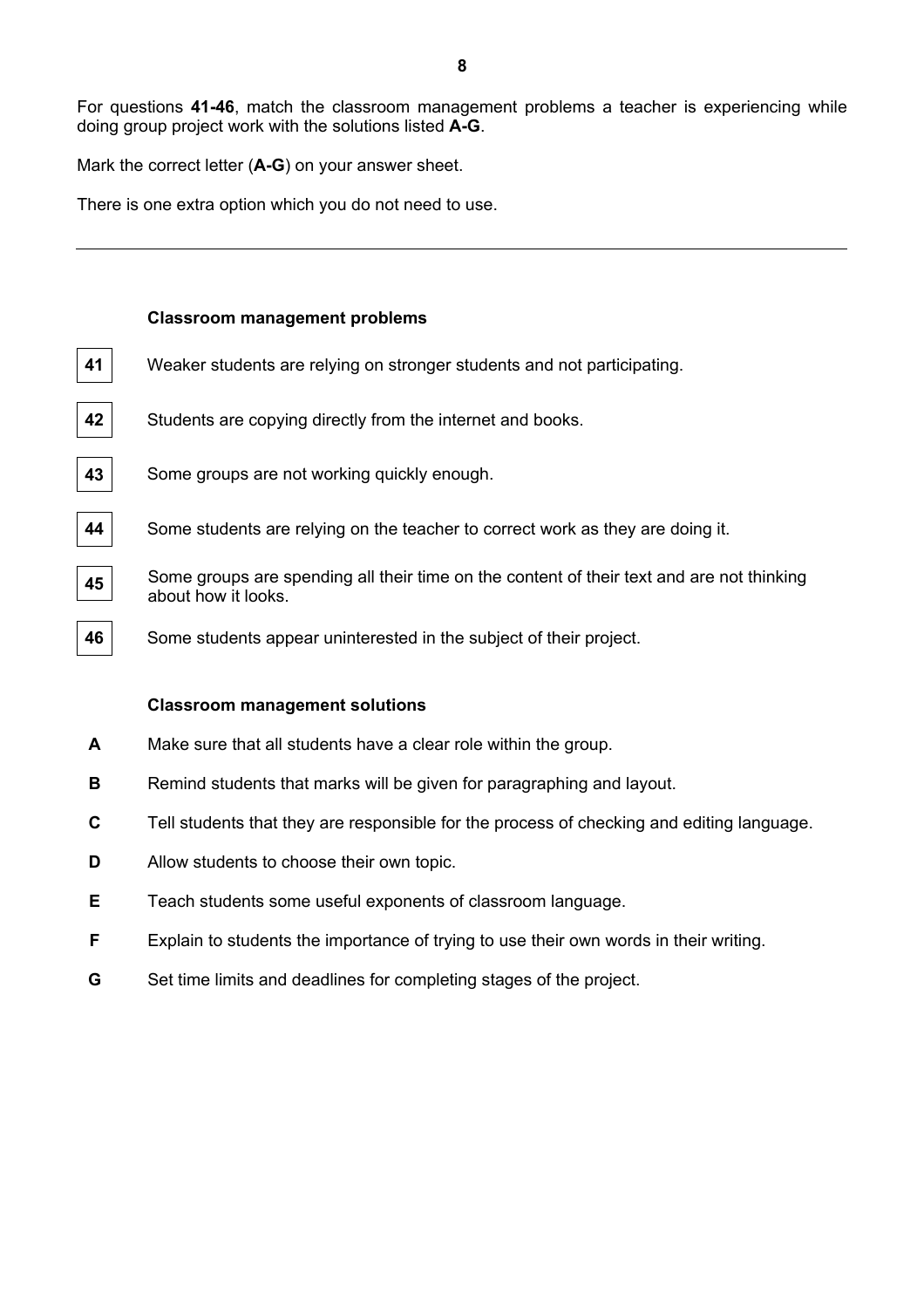For questions **47-56**, match what the teacher knows with the types of teaching knowledge listed **A-E**.

Mark the correct letter (**A-E**) on your answer sheet.

You need to use some options more than once.

#### **Types of teaching knowledge**

| A | linguistic     |
|---|----------------|
| в | pedagogical    |
| C | psychological  |
| D | cross-cultural |
| Е | technological  |

#### **What the teacher knows**

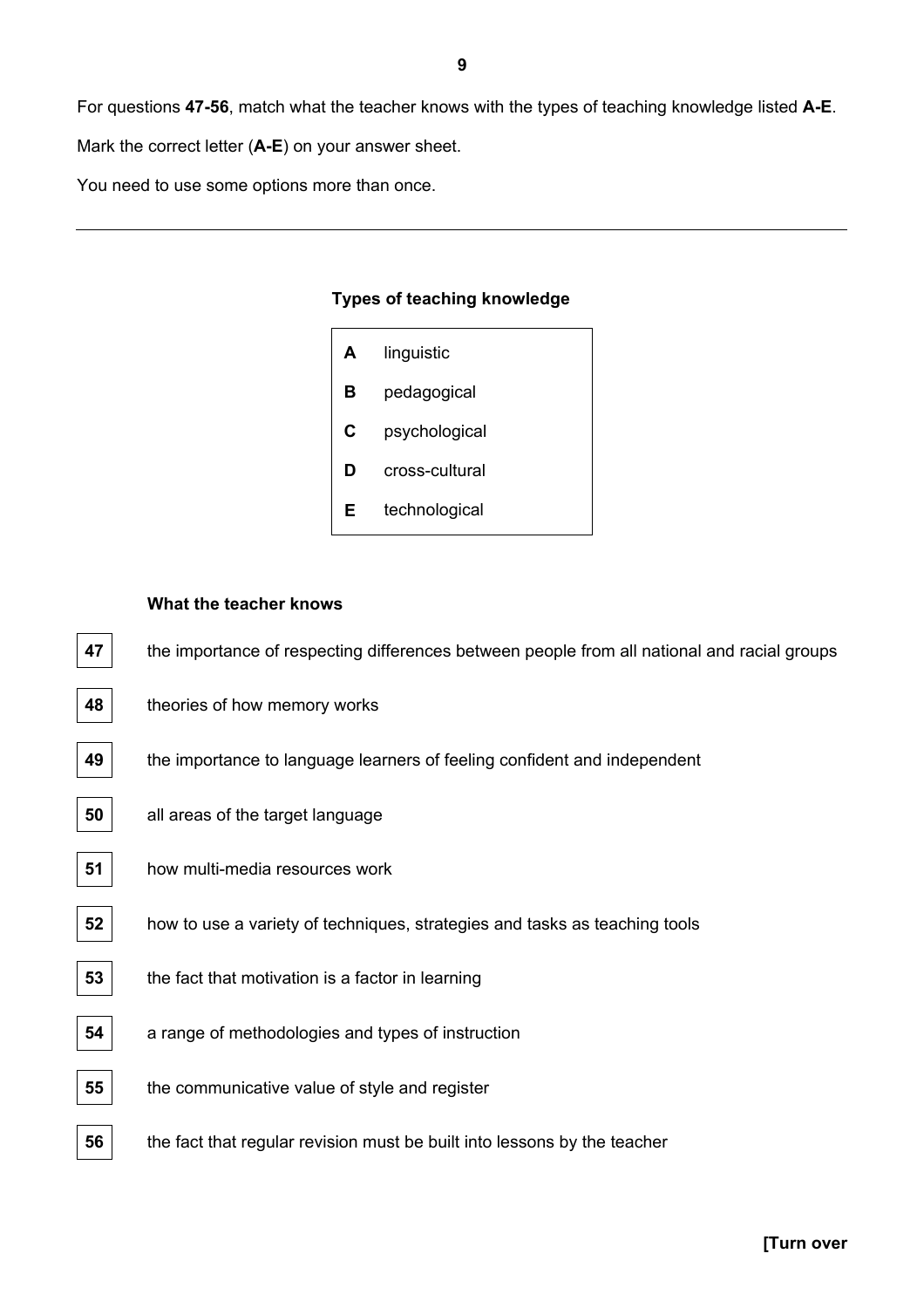For questions **57-64**, match the features of interaction patterns with the ways teachers interact with students listed **A**, **B** or **C**.

Mark the correct letter (**A**, **B** or **C**) on your answer sheet.

#### **Ways teachers interact with students**

- **A** teaching from the front of the class
- **B** teaching by moving around the classroom
- **C** both A and B

#### **Features of interaction patterns**

| 57 | This makes the teacher the focus of attention for everyone.                        |
|----|------------------------------------------------------------------------------------|
| 58 | This allows the teacher to maintain eye contact with all the students.             |
| 59 | This can improve rapport with the class.                                           |
| 60 | This allows the teacher to monitor the quality of individual students' work.       |
| 61 | This is more appropriate for introducing language.                                 |
| 62 | This helps the teacher to maintain discipline.                                     |
| 63 | This allows the teacher to check whether individual students are paying attention. |
| 64 | This can give shy students the confidence to ask questions.                        |
|    |                                                                                    |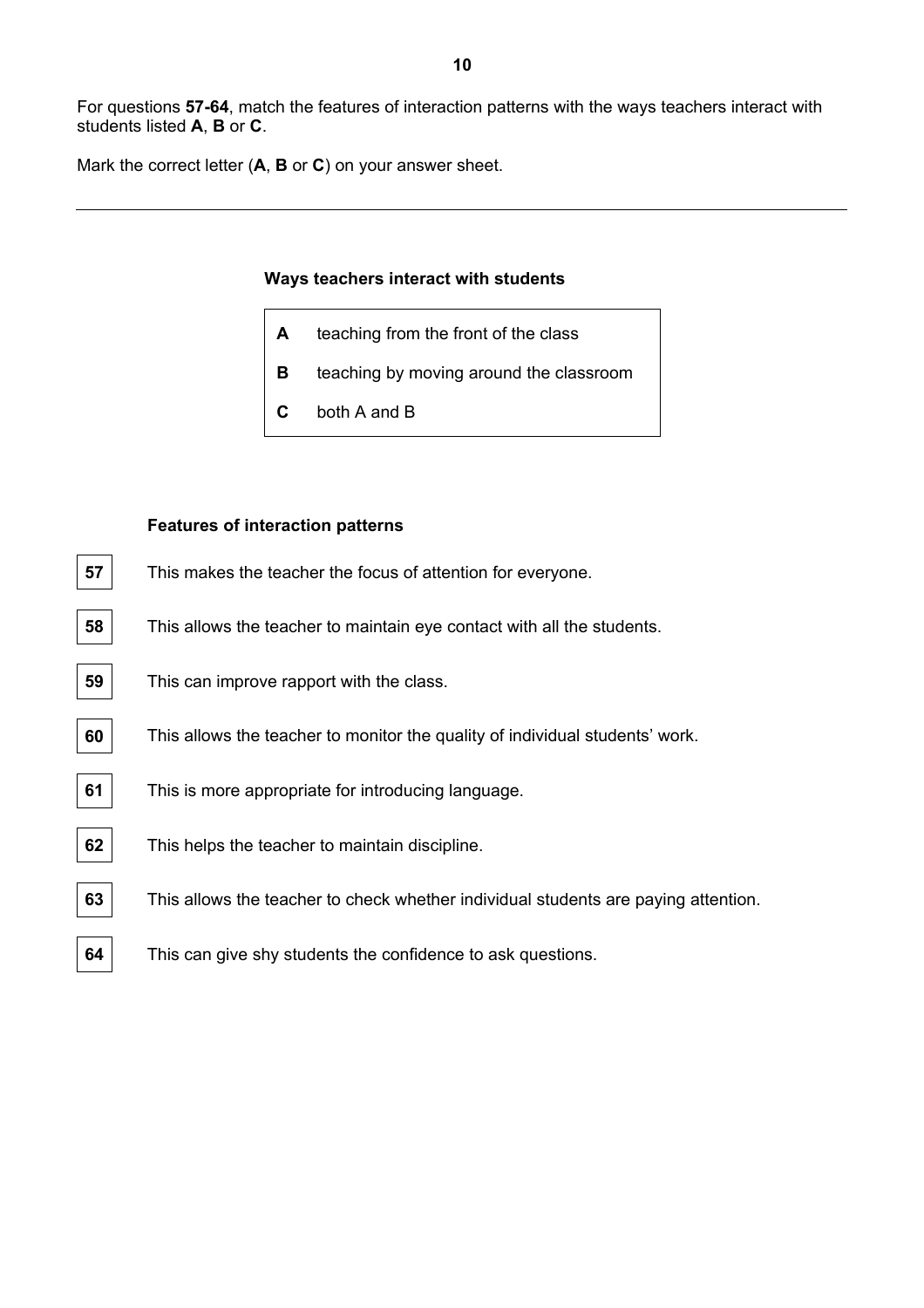For questions **65-70**, look at the situations in which a teacher needs to correct students and at the possible correction strategies.

Two of the correction strategies are appropriate in each situation. One of the correction strategies is **NOT** appropriate.

Mark the correction strategy (**A**, **B** or **C**) which is **NOT** appropriate on your answer sheet.

**65**  When you are conducting an individual drill of a new structure, one student finds the pronunciation very difficult.

- **A** Without saying it again yourself, ask the student to keep repeating it.
- **B** Model it for the student and suggest he practises at home.
- **C** Ask another student to say it and then ask the first student to try again.

You hear one student using target language incorrectly during a controlled practice pairwork activity, while other students are using the language appropriately.

- **A** Prompt the student to correct the language herself.
- **B** Repeat the language correctly for the student to say after you.
- **C** Stop the activity and explain the point again to the class.
- **67** During a role-play a student makes a mistake but his partner understands what he means.
	- **A** Interrupt the role-play and make sure the student corrects the mistake.
	- **B** lanore the mistake; the pair have used a lot of good language too.
	- **C** Make a note of the mistake to give to the student later.
- **68**  During an open-pair demonstration of an activity, a student stops because she cannot remember a key word which has been covered in a recent class.
	- **A** Ask if anyone in the class can supply the word.
	- **B** Write the word on the board and say it out loud.
	- **C** Tell the student that it is not important and to carry on.
- **69** The first piece of writing from a new student is full of basic mistakes.
	- **A** Focus on two important areas and correct only those mistakes for the student.
	- **B** Say that it is disappointing to see so many mistakes, and ask the student to re-do it.
	- **C** Underline the most serious mistakes and ask the student to rewrite it for homework.
- **70**

**66** 

Students in a large, intermediate class are writing a short dialogue to practise telephone language, but many of them are making the same mistakes.

- **A** Walk round the class monitoring, and correcting each pair's dialogue.
- **B** Stop the class and clarify the language areas they are having problems with.
- **C** Look at the common mistakes with the class at the end of the activity and ask them to correct their dialogues.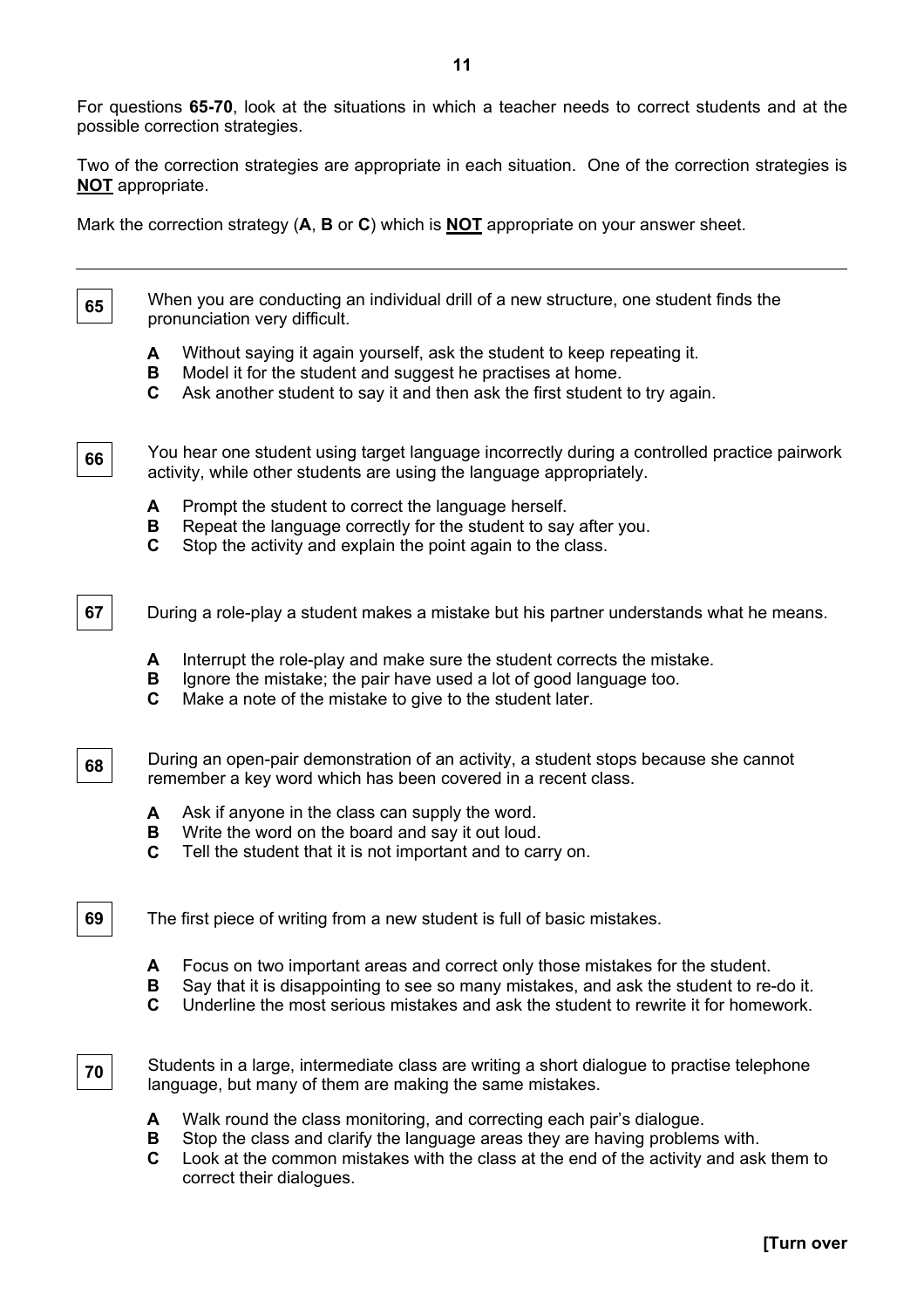For questions **71-80**, match the learner comments on feedback with the types of feedback on oral work listed **A-E**.

Mark the correct letter (**A-E**) on your answer sheet.

You need to use some options more than once.

#### **Types of feedback on oral work**

| A | peer feedback            |
|---|--------------------------|
| в | giving a grade           |
| C | echo-correction          |
| D | using facial expressions |
| Е | praise                   |

#### **Learner comments on feedback**

| 71 | At first it seemed strange when the teacher repeated my mistake. But now I think it's a great<br>way to help me put it right myself. |
|----|--------------------------------------------------------------------------------------------------------------------------------------|
| 72 | I know immediately when I've made a mistake – I only have to look at my teacher!                                                     |
| 73 | Sometimes you learn as much from other students' comments as from the teacher's.                                                     |
| 74 | It's nice to be told you've done the task well. It makes you feel more positive towards the<br>teacher.                              |
| 75 | I need to know what my level is, so that I can improve on it another time.                                                           |
| 76 | As it might be us getting the comments next time, we're usually careful to say positive things<br>about each other's work.           |
| 77 | The teacher tries to say nice things about everybody's language, but you can see it's quite<br>difficult with some students!         |
| 78 | I started to say <i>persons</i> , not <i>people</i> but when I saw the teacher's reaction, I quickly corrected<br>myself.            |
| 79 | My parents want to check whether I'm making progress or not, so I need to show them<br>something to prove that I'm doing well.       |
| 80 | The teacher's voice goes up a bit when he says it, almost like a question, and I always know<br>what he means.                       |